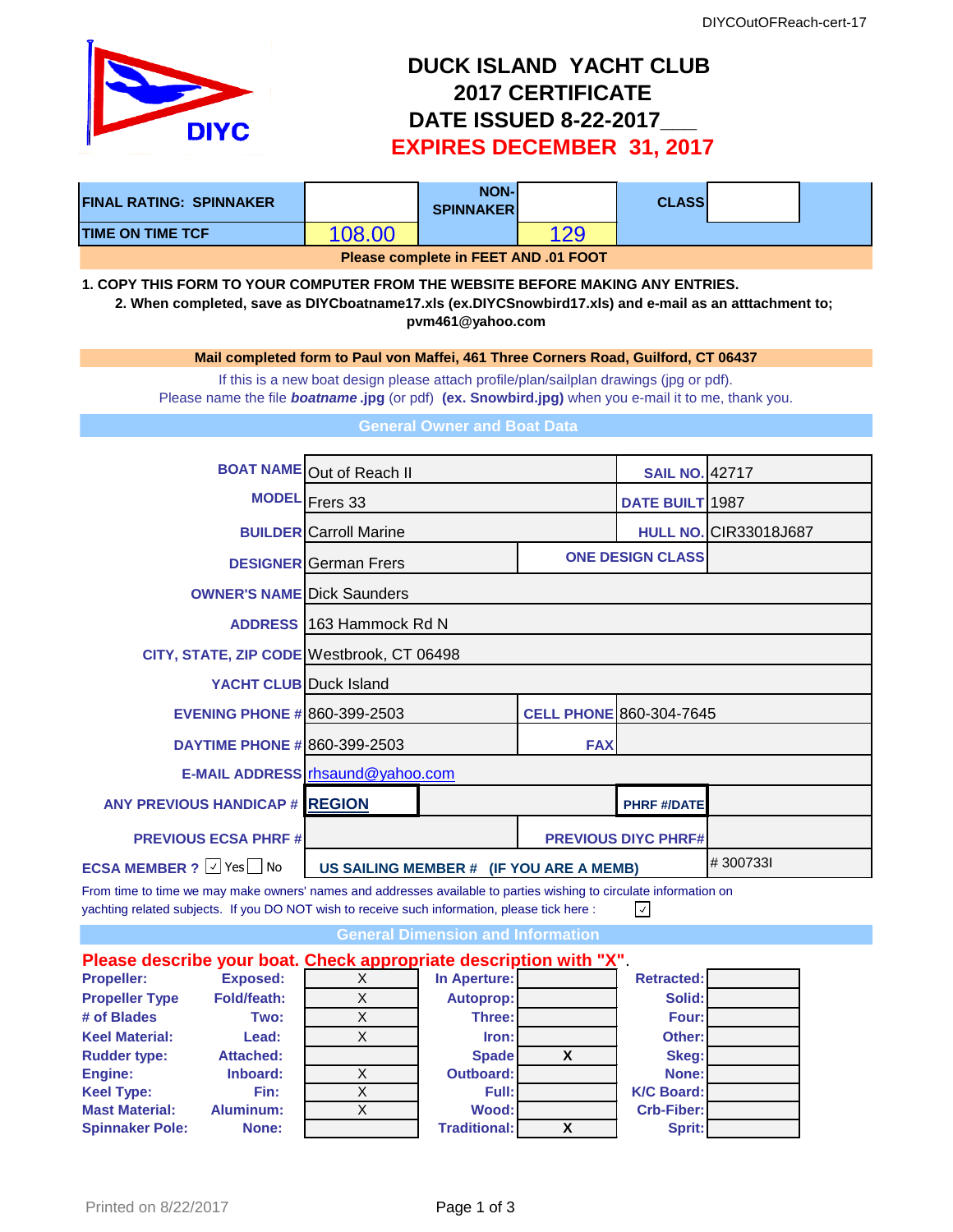| In which fleet do you want to be scored;                                                                                                                                                                                                                                                                                                                                                     | <b>SPINNAKER</b>                                                                                                                                                  | <b>NON-SPINNAKER</b>                                           |  |  |  |  |  |  |  |  |  |
|----------------------------------------------------------------------------------------------------------------------------------------------------------------------------------------------------------------------------------------------------------------------------------------------------------------------------------------------------------------------------------------------|-------------------------------------------------------------------------------------------------------------------------------------------------------------------|----------------------------------------------------------------|--|--|--|--|--|--|--|--|--|
| Do you want a Spinnaker Handicap                                                                                                                                                                                                                                                                                                                                                             | <b>YES</b><br>$\vert \downarrow \vert$                                                                                                                            | <b>NO</b>                                                      |  |  |  |  |  |  |  |  |  |
| <b>MUST HAVE A SPINNAKER FOR YES ANSWER</b>                                                                                                                                                                                                                                                                                                                                                  |                                                                                                                                                                   |                                                                |  |  |  |  |  |  |  |  |  |
| Unless standard for a class, unpenalized mainsail girth shall be limited as follows:<br>Headboard shall not exceed the greater of 0.04E or 0.5 feet                                                                                                                                                                                                                                          | MGT (7/8 leech) shall not exceed .22E<br>MGU (3/4 leech) shall not exceed .38E<br>MGM (1/2 leech) shall not exceed .65E<br>MGL (1/4 leech) shall not exceed .90 E |                                                                |  |  |  |  |  |  |  |  |  |
| Mainsails exceeding these dimensions must be declared, and will be penalized on an individual basis.                                                                                                                                                                                                                                                                                         |                                                                                                                                                                   |                                                                |  |  |  |  |  |  |  |  |  |
| Do your mainsail Girth dimensions exceed limits stated above and or exceed your class mainsail                                                                                                                                                                                                                                                                                               |                                                                                                                                                                   |                                                                |  |  |  |  |  |  |  |  |  |
| No<br>Girths?<br>If yes, Please provide mainsail dimension below.<br>Yes                                                                                                                                                                                                                                                                                                                     |                                                                                                                                                                   |                                                                |  |  |  |  |  |  |  |  |  |
| MGT:<br>MGU:<br>MGM:                                                                                                                                                                                                                                                                                                                                                                         | . MGL:                                                                                                                                                            |                                                                |  |  |  |  |  |  |  |  |  |
|                                                                                                                                                                                                                                                                                                                                                                                              |                                                                                                                                                                   |                                                                |  |  |  |  |  |  |  |  |  |
|                                                                                                                                                                                                                                                                                                                                                                                              | <b>RIG AND SAIL DIMENSIONS</b>                                                                                                                                    |                                                                |  |  |  |  |  |  |  |  |  |
|                                                                                                                                                                                                                                                                                                                                                                                              |                                                                                                                                                                   |                                                                |  |  |  |  |  |  |  |  |  |
| <b>LOA</b><br><b>Overall hull length</b>                                                                                                                                                                                                                                                                                                                                                     | <b>DRAFT</b><br>33.25                                                                                                                                             | 6.25                                                           |  |  |  |  |  |  |  |  |  |
| <b>Foretriangle base</b>                                                                                                                                                                                                                                                                                                                                                                     | <b>BALLAST</b><br>45.00                                                                                                                                           | 4000                                                           |  |  |  |  |  |  |  |  |  |
| <b>Boat J dimension</b><br><b>Boat P dimension main hoist</b><br>Р                                                                                                                                                                                                                                                                                                                           | 13.28<br><b>WPL</b><br><b>TPS</b>                                                                                                                                 |                                                                |  |  |  |  |  |  |  |  |  |
| <b>Banded main foot length E</b><br>Е                                                                                                                                                                                                                                                                                                                                                        | 39.10<br>13.10                                                                                                                                                    | <b>PY</b>                                                      |  |  |  |  |  |  |  |  |  |
| <b>Displacement in pounds</b><br>Disp.                                                                                                                                                                                                                                                                                                                                                       | 9000                                                                                                                                                              | EY                                                             |  |  |  |  |  |  |  |  |  |
| <b>Length waterline</b><br><b>LWL</b>                                                                                                                                                                                                                                                                                                                                                        | <b>SPL</b><br>26.50                                                                                                                                               | 13.28                                                          |  |  |  |  |  |  |  |  |  |
| <b>Maximum beam</b><br><b>Beam</b>                                                                                                                                                                                                                                                                                                                                                           | <b>ISP</b><br>11.25                                                                                                                                               |                                                                |  |  |  |  |  |  |  |  |  |
|                                                                                                                                                                                                                                                                                                                                                                                              |                                                                                                                                                                   |                                                                |  |  |  |  |  |  |  |  |  |
| <b>LARGEST HEADSAIL USED (LP TO NEAREST .01FT)</b>                                                                                                                                                                                                                                                                                                                                           | 20.5                                                                                                                                                              |                                                                |  |  |  |  |  |  |  |  |  |
| <b>LARGEST SYMMETRIC SPINNAKER</b>                                                                                                                                                                                                                                                                                                                                                           | <b>GIRTH:</b><br>23.6                                                                                                                                             | SL:<br>44.50                                                   |  |  |  |  |  |  |  |  |  |
| <b>LARGEST ASYMMETRIC SPINNAKER</b>                                                                                                                                                                                                                                                                                                                                                          | AMG:<br>SLE:                                                                                                                                                      | SLU:<br>ASF:                                                   |  |  |  |  |  |  |  |  |  |
| DO YOU HAVE A CODE-ZERO SPINNAKER                                                                                                                                                                                                                                                                                                                                                            | $\blacksquare$ Yes<br>$\boxed{\sqrt}$ No                                                                                                                          |                                                                |  |  |  |  |  |  |  |  |  |
| IS YOUR ONLY SPINNAKER AN ASYMMETRICAL,<br>FLOWN ONLY FROM THE JIB TACK (NEVER A POLE)<br><b>FLOWN ONLY FROM STANDARD SPINNAKER POLE</b><br>FLOWN ONLY FROM SPRIT, (ANSWER QUESTIONS<br><b>BELOW)</b><br><b>Square Meters</b><br><b>Measurements are in:</b><br>If sprit-flown, sail area of largest, standard asym specified by mfg =<br>Sail area of my largest asym (consult sailmaker) = | $\vee$ N/A<br>$\vee$ N/A<br>$\overline{\vee}$ N/A<br><b>Square Feet</b>                                                                                           | Yes<br>No<br>Yes<br>No<br>$\mathsf{\rpreceq}$ Yes<br><b>No</b> |  |  |  |  |  |  |  |  |  |
| NOTE; ROLLER FURLING DEFINITIONS ARE IN ECSA 2017 PHRF REGULATIONS.                                                                                                                                                                                                                                                                                                                          |                                                                                                                                                                   |                                                                |  |  |  |  |  |  |  |  |  |
| When sailing in non-Spinnaker class will you ALWAYS use a headsail roller-furler?<br>When sailing in Spinnaker class will you ALWAYS use a headsail roller furler?                                                                                                                                                                                                                           |                                                                                                                                                                   | $\vert$ Yes<br>$\vee$ No<br>$\sqrt{ }$ No<br><b>Yes</b>        |  |  |  |  |  |  |  |  |  |
| Have you added to or replaced any "RATED" sails in your inventory since your last rating<br><b>CERTIFICATE?</b><br>$\sqrt{2}$<br>Yes                                                                                                                                                                                                                                                         |                                                                                                                                                                   |                                                                |  |  |  |  |  |  |  |  |  |